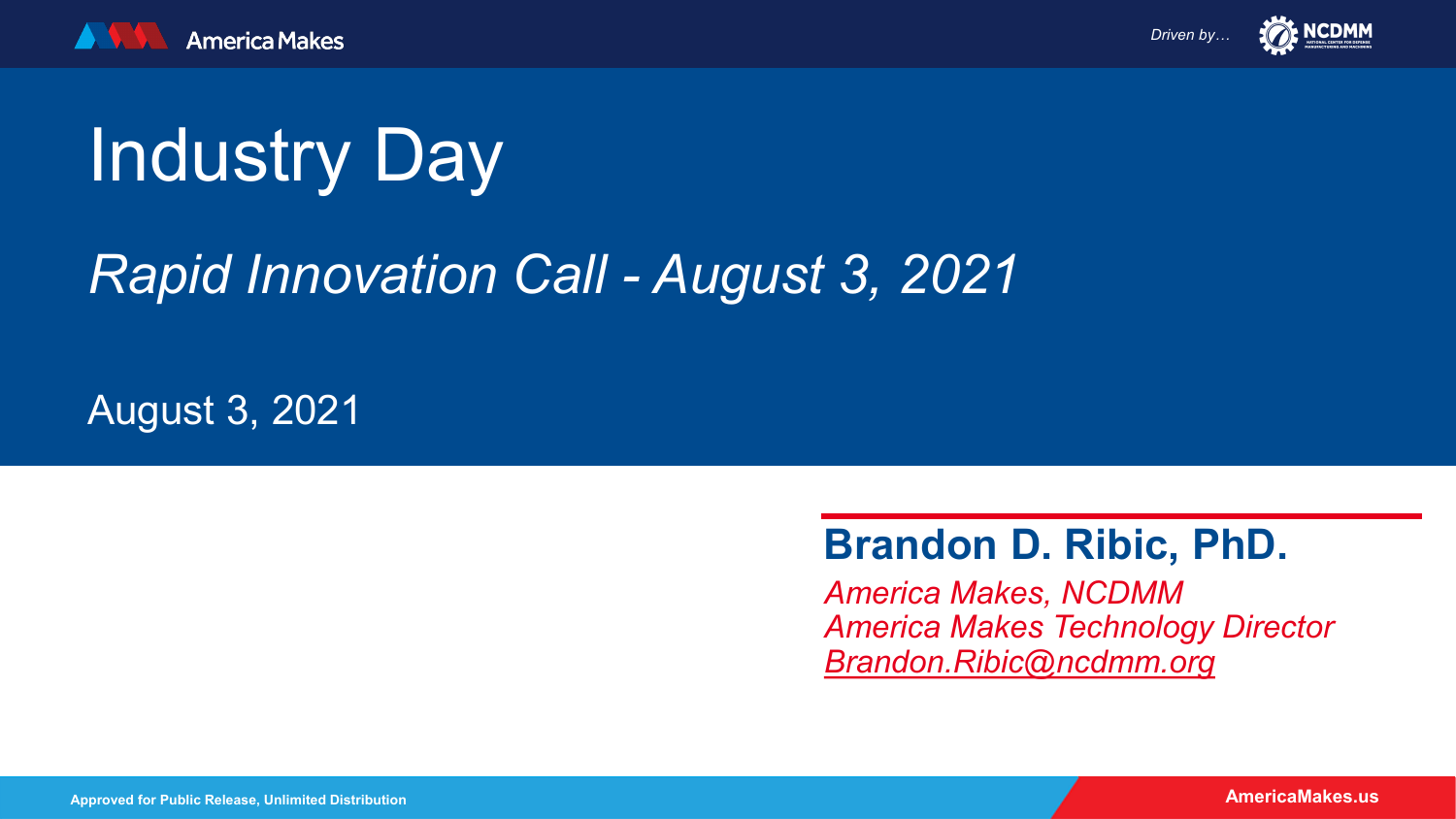

*Driven by…*



NCDMM reserves all rights in connection with this document and in the subject matter represented therein. This material is based on Air Force Research Laboratory agreement number FA8650-20-2-5700. The U.S. Government is authorized to reproduce and distribute reprints for Governmental purposes notwithstanding any copyright notation thereon. The views and conclusions contained herein are those of the authors and should not be interpreted as necessarily representing the official policies or endorsements, either expressed or implied, of Air Force Research Laboratory or the U.S. Governmen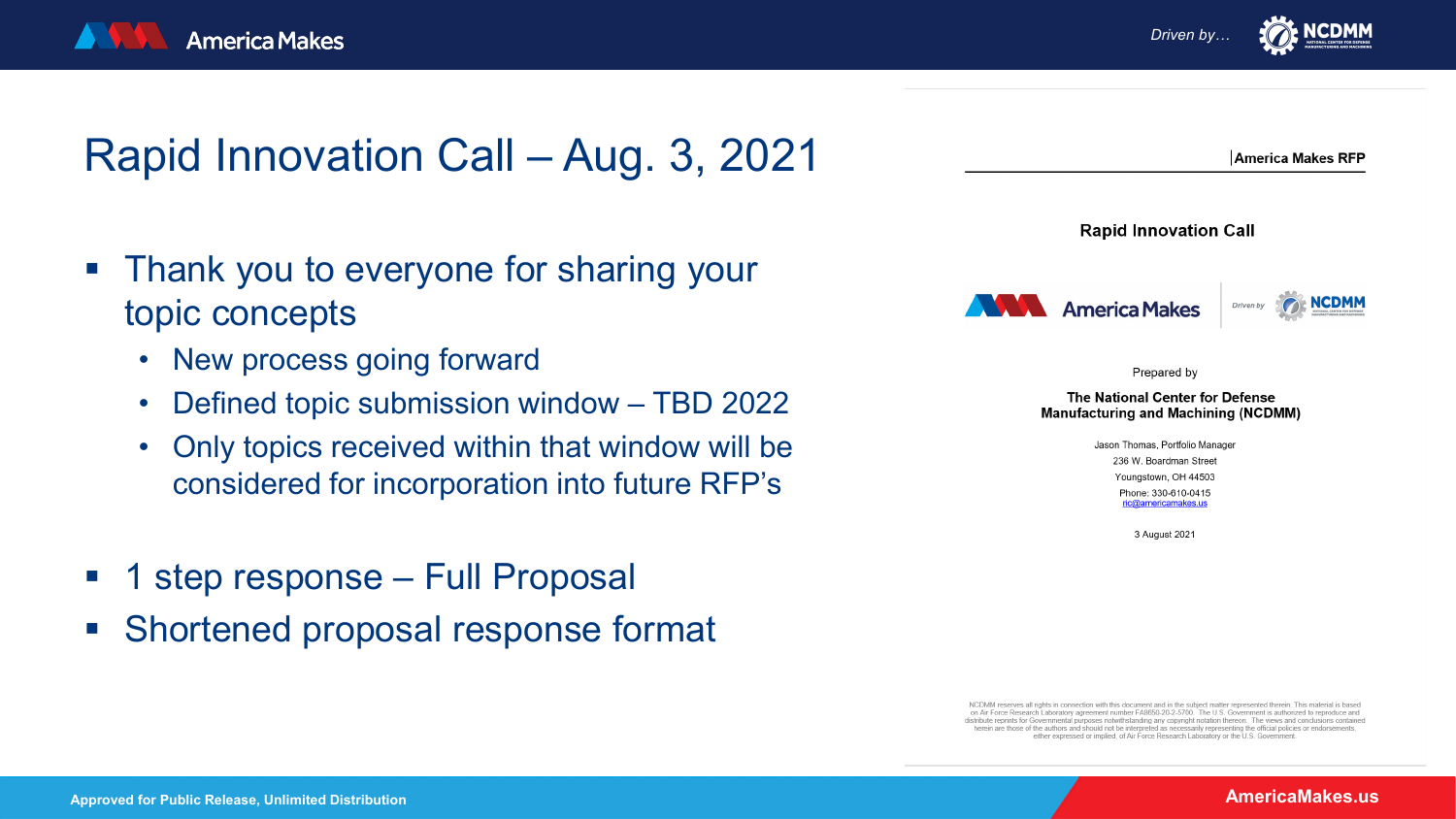

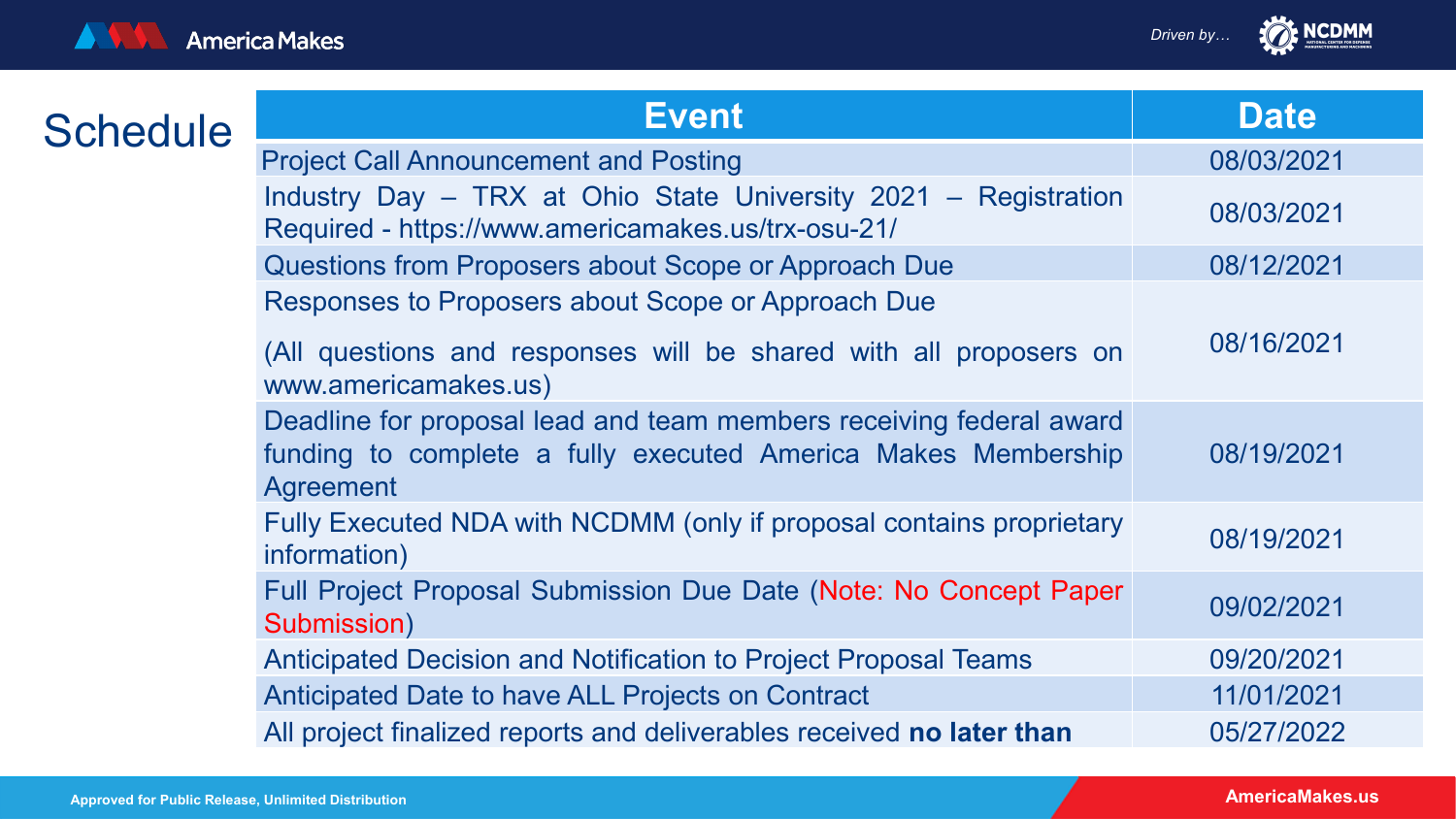





# RIC 2021 – At least 5 awards anticipated

| <b>Funding Description</b>                                                        | <b>Amount</b>                                                                                    |
|-----------------------------------------------------------------------------------|--------------------------------------------------------------------------------------------------|
| Total Federal Funding Available (not per award)                                   | \$500,000                                                                                        |
| <b>Max. Federal Award Per Proposal</b>                                            | \$100,000                                                                                        |
| Minimum Cost Share (percentage of federal award amount requested per<br>proposal) | Topic 2 - 25% minimum<br>All others $-0\%$ minimum                                               |
| Maximum Allowed Period of Performance (PoP) – shorter periods are<br>acceptable   | 7 Months (5 months<br>execution and 2 months<br>reporting) - no extensions<br>will be considered |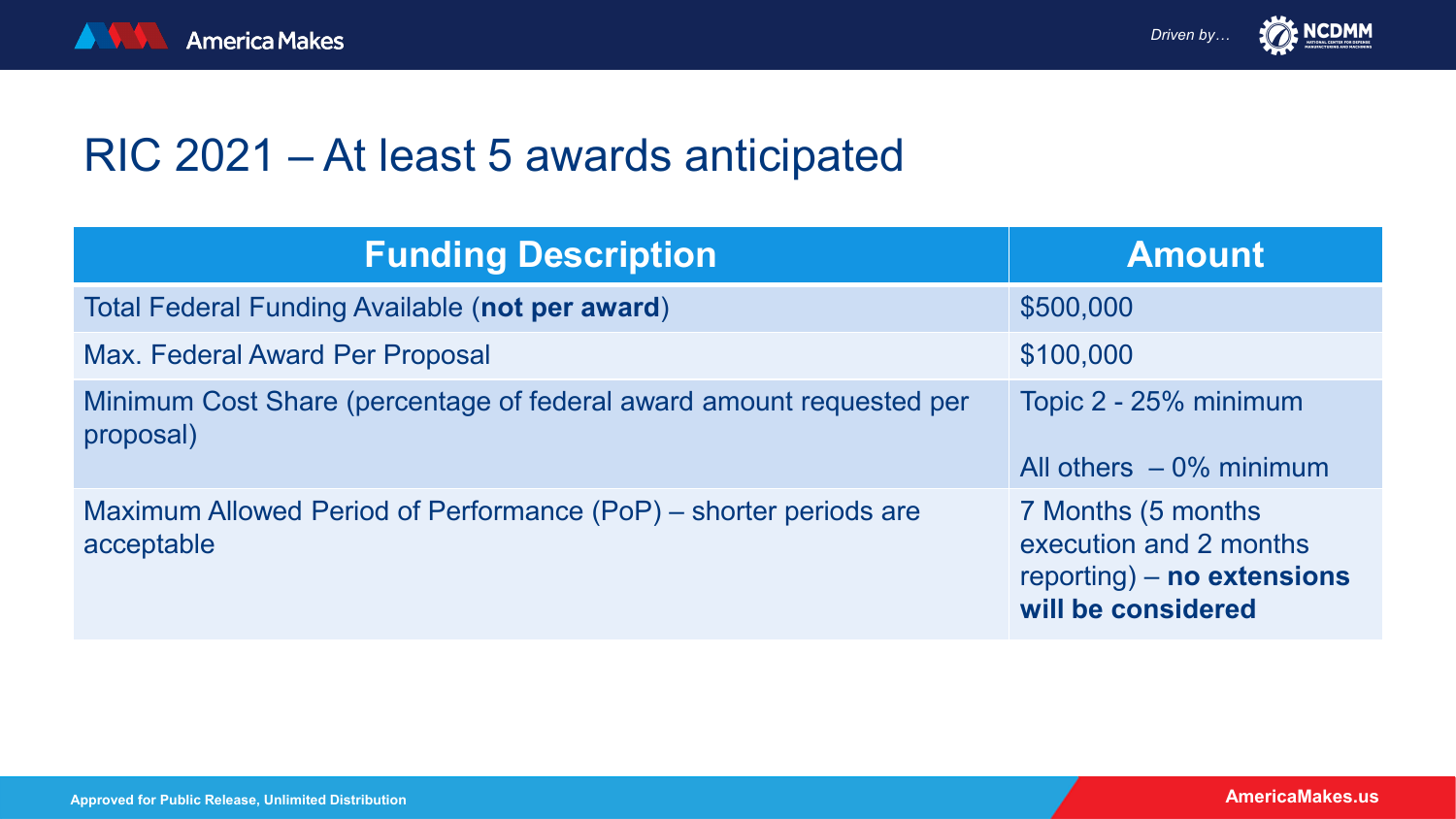

## **Topics**

- *Topic 1: Understanding Build Interruptions via AM Monitoring Methods*
- *Topic 2: AM Part Families for Product Q&C*
- *Topic 3: Defect Detection and Mitigation via Hybrid AM*
- **Topic 4: Characterization of Transient Phenomena Impacting In-situ Molten Pool Temperature** *Measurement for AM of Reactive Metals*
- *Topic 5: Advancing Lightweight Design for AM of Thin Walls and Struts*
- *Topic 6: Internet of Things (IoT) Technologies to Enhance AM Product Performance*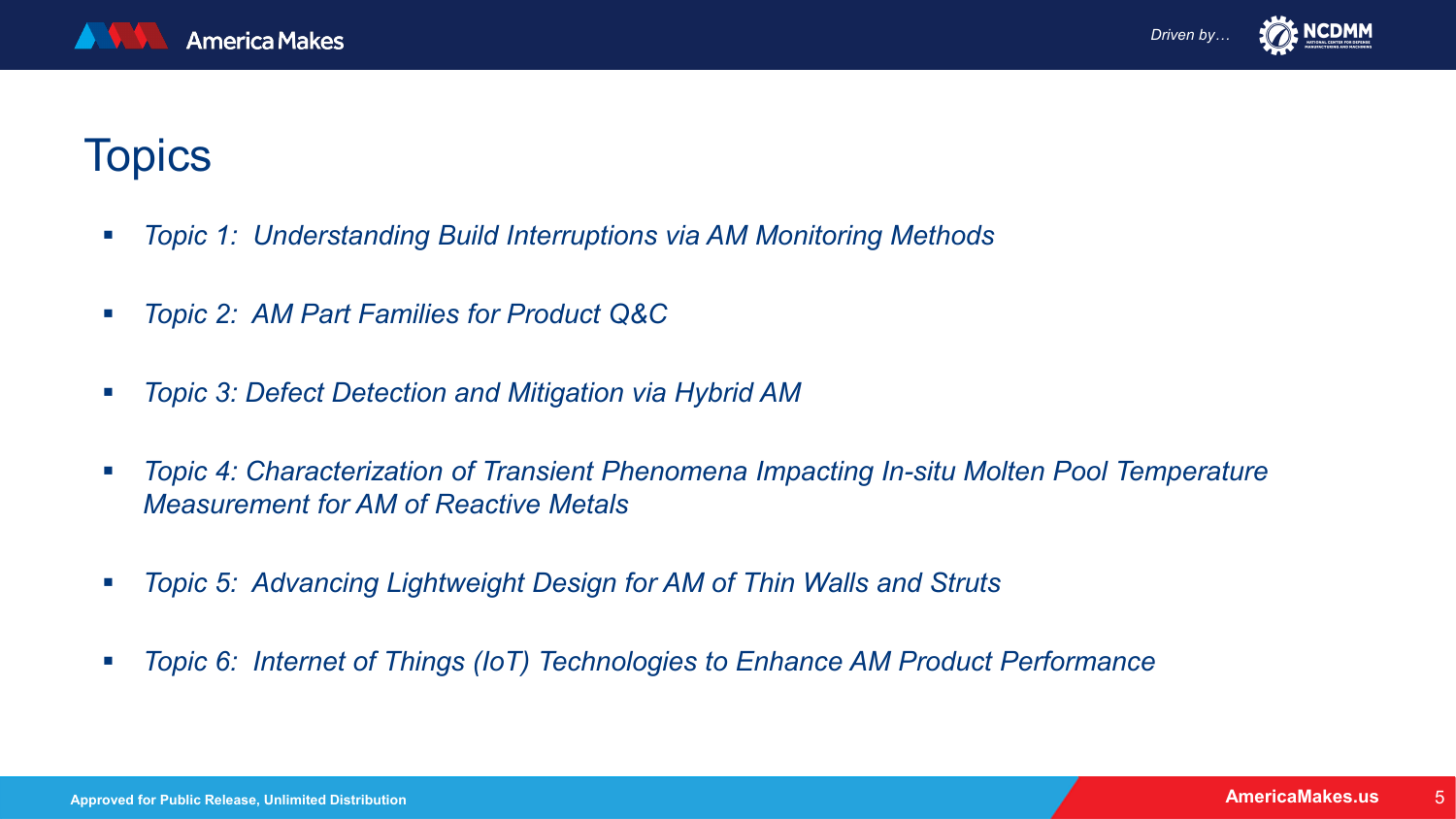



# Eligibility (excerpt from RFP)

- **All team members receiving federal award funding are current members of America Makes and in good standing** by Thursday, August 19, 2021. Information on how to join America Makes is available at [www.americamakes.us/membership](http://www.americamakes.us/membership).
- Cost share accrued in this project may also be applied towards membership, as with other project calls. However, cost-share proposed on a future project cannot be counted towards a new America Makes membership. To become a member by the aforementioned deadline, organizations shall commit to a cash payment and / or complete an @Program MOU.
- Non-America Makes members may contribute to contract execution via cost share.
- Any non-America Makes members contributing to proposed effort execution are not permitted to participate in project team discussions until completing a fully executed America Makes Membership Agreement.
- The lead Proposer is fully responsible for all project and subcontract performance.
- The lead Proposer shall be registered in U.S. System for Award Management (SAM) and have a cage code and duns number before submitting a proposal.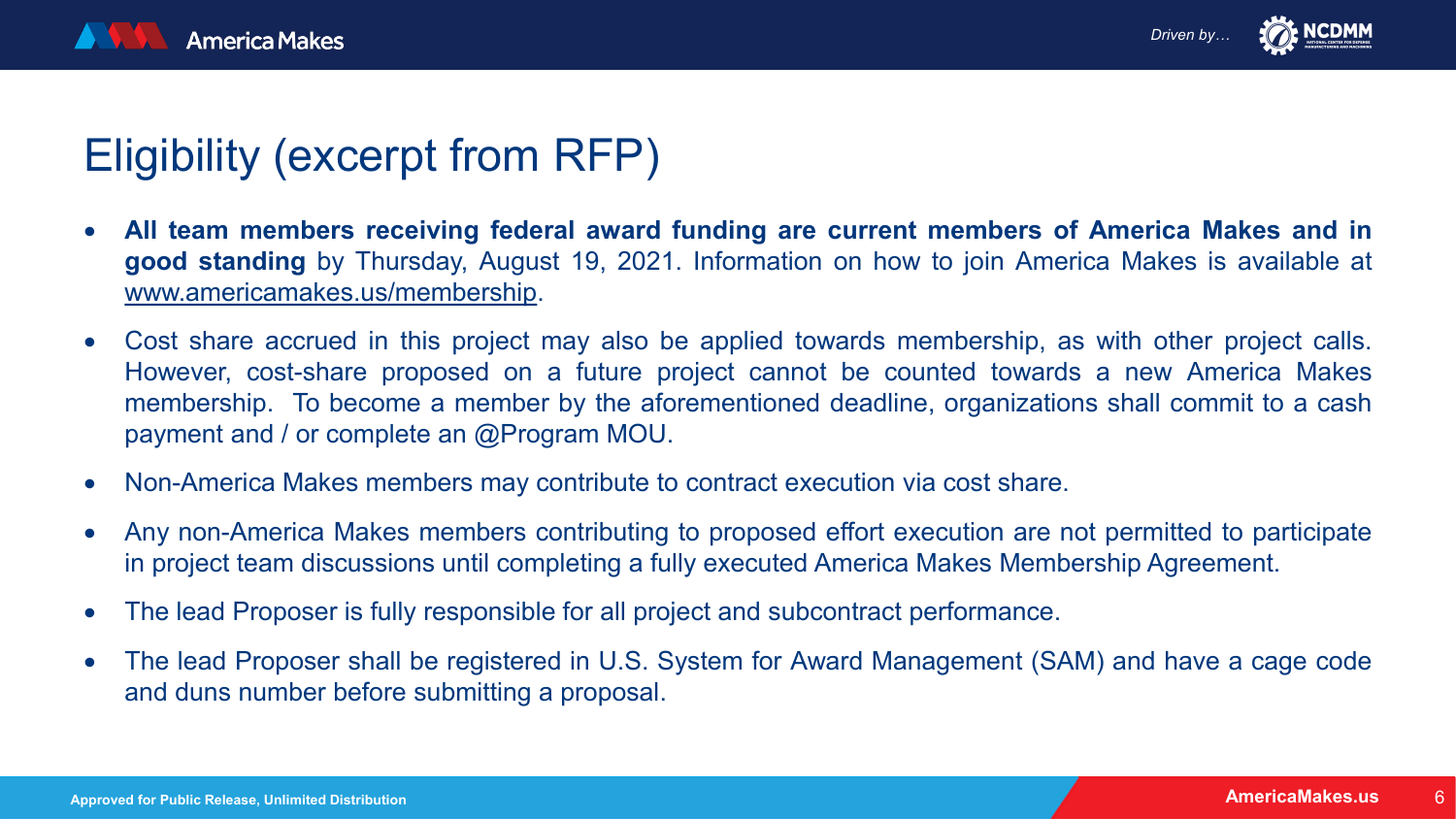



### Considerations which should be addressed in responses

- **Project Team Appendix:** The Project Team Appendix shall contain biographies and relevant experience of key team staff and management personnel. Describe the qualifications and relevant experience of the types of staff that would be assigned to this project by providing biographies for those staff members.
- **Each participating team member should identify if their respective organization is or is not an America Makes member. A description of how project team discussions, data, etc. will be firewalled from non-America Makes members shall be defined.**
- **Any foreign persons conducting work on the project shall be declared within the Project Team Appendix. Any project activities occurring outside of the U.S. or by non-U.S. persons must be reported and approved by the America Makes Program Management Office.**
- **Project Delivery and Management Approach** 
	- The degree to which the project plans to obtain or leverage various team member skills or resources, the necessity and value of including non-America Makes members (capability, capacity, specialized expertise), and the credibility of that plan to ensuring on-time production of the deliverables

7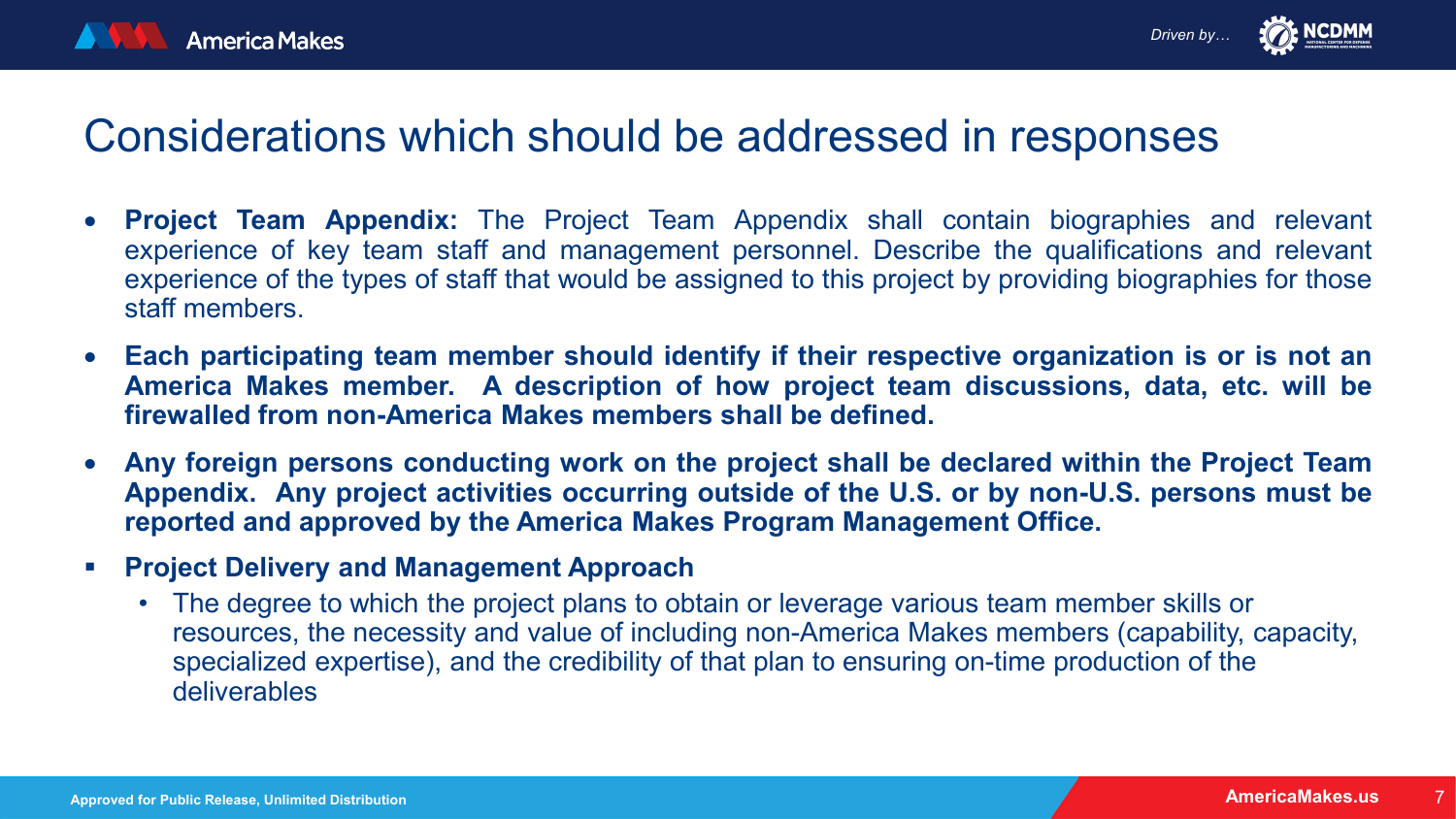



## Proposal and Contracting Information

- **Executive Summaries must contain information which is publicly releasable, non-** proprietary
	- Purpose
		- To aid in America Makes public release process for award announcement
		- To demonstrate impact and merits of Institute's efforts to the public
- No fee allowed
- Cover page should include DUNS and CAGE of at least team lead
- Teams must submit additional information to accelerate contracting
	- Sub-recipient agreement will be included in RFP, must be reviewed and any requested changes be sent in with proposal
	- No response certifies agreement as is upon award
		- Otherwise, award will be canceled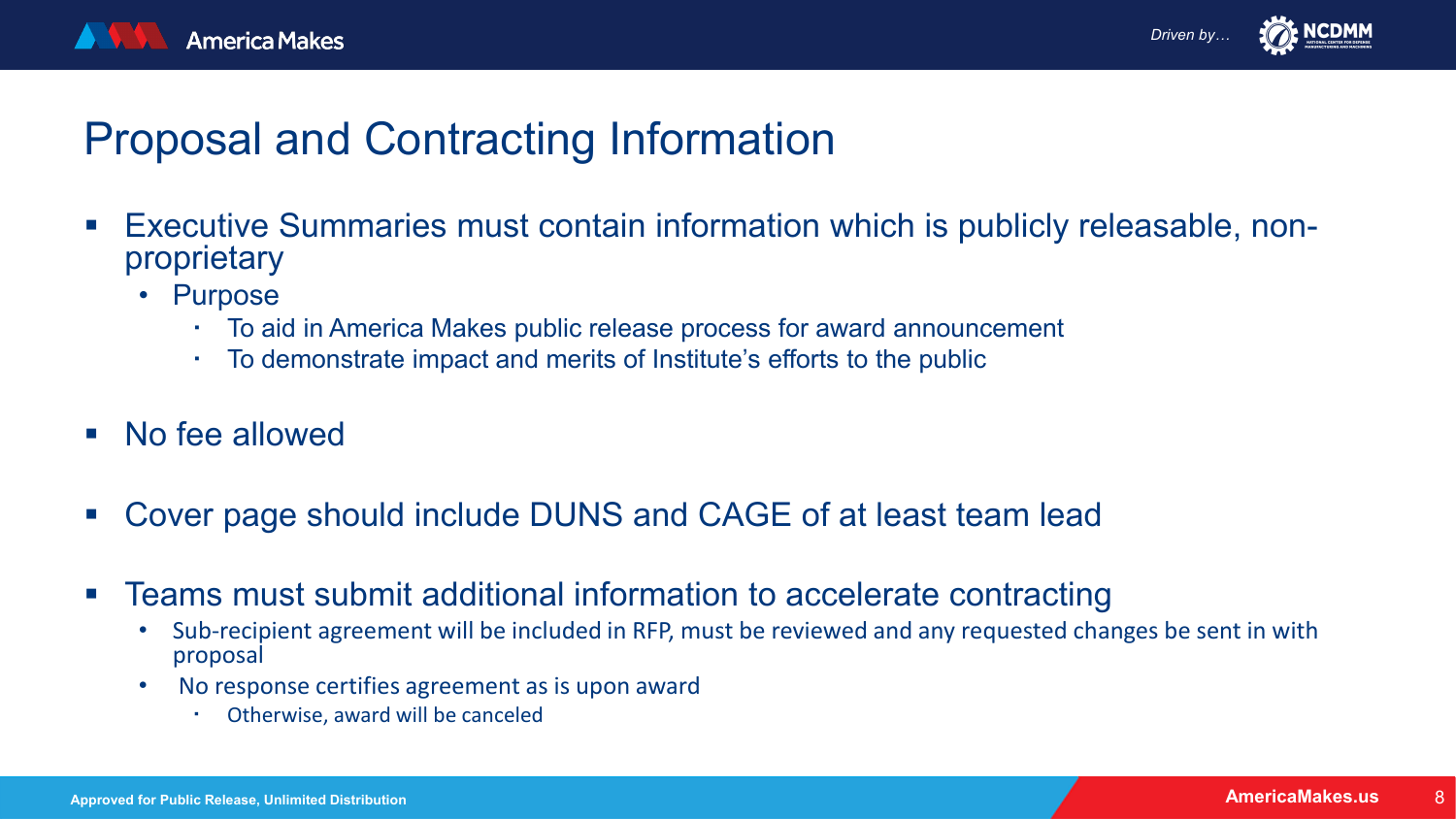### Minimum Deliverables

| <b>Minimum Deliverables</b>                                                                                                                                                                                                               | <b>Timeline</b>                                                                                                                                                                                                                                                                                                                                                                                                                                                                                     |
|-------------------------------------------------------------------------------------------------------------------------------------------------------------------------------------------------------------------------------------------|-----------------------------------------------------------------------------------------------------------------------------------------------------------------------------------------------------------------------------------------------------------------------------------------------------------------------------------------------------------------------------------------------------------------------------------------------------------------------------------------------------|
| <b>Written Final Report</b><br>-minimum one round of revisions completed with PM/NCDMM prior to<br>final submission<br>- complete first draft shall be submitted to PM/NCDMM no later than<br>conclusion of month five of proposed effort | Due on or prior to end of proposed period of performance or May 27, 2022 (whichever occurs first,<br>non-negotiable deadline, no extensions will be considered)                                                                                                                                                                                                                                                                                                                                     |
| TRX, MMX, webinar, or other America Makes hosted forum to brief<br>membership                                                                                                                                                             | one presentation                                                                                                                                                                                                                                                                                                                                                                                                                                                                                    |
| Financial and man-hour reports                                                                                                                                                                                                            | <b>Monthly</b>                                                                                                                                                                                                                                                                                                                                                                                                                                                                                      |
| Lead organization shall participate on at least one working group,<br>advisory group, steering committee, etc. relevant to the subject matter<br>of the project.                                                                          | Minimum of one presentation outlining all deliverables (CDIP, associated tangible artifacts, and<br>associated roadmap requirements), KPP's, and data management plan within 60 days of project<br>start date.<br>Minimum of one presentation of milestone achievements, KPP's, and lessons learned relevant to<br>the fulfillment or creation of roadmap requirements within 60 days of PoP end date.<br>Hours attending and participating in meetings or activities shall be tracked and reported |
| Data Management Plan, Key performance parameters (KPP's),<br>Planned project deliverables list with corresponding (existing/new)<br>Technology/ Education & Workforce Development (EWD) Roadmap<br><b>Requirements</b>                    | Draft at time of proposal<br>Final 60 days after project start date                                                                                                                                                                                                                                                                                                                                                                                                                                 |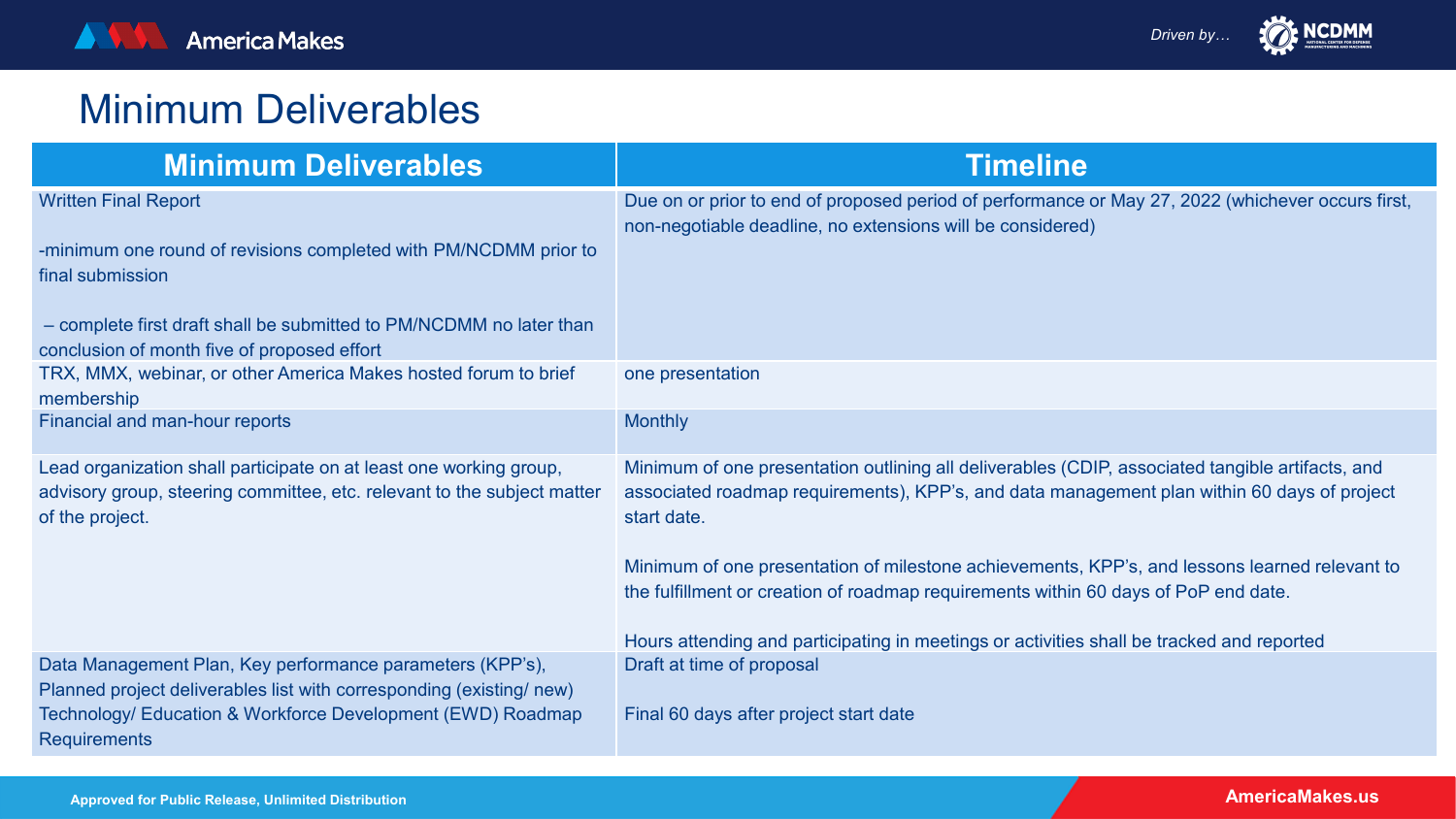

# Reporting

- One project briefing at America Makes Members Meeting and Exchange (MMX), Technical Review and Exchange (TRX), an America Makes hosted forum and/or an online webinar.
- One presentation to a chartered group (advisory, working, committee, etc.) relevant to the focus of the project which outlines all deliverables (CDIP, associated tangible artifacts, and associated roadmap requirements), KPP's, and data management plan within 60 days of project start date.
- One presentation to a chartered group (advisory, working, committee, etc.) relevant to the focus of the project which outlines milestone achievements, KPP's, and lessons learned relevant to the fulfillment or creation of roadmap requirements within 60 days of end of PoP.
- Data Management Plan, Key performance parameters (KPP's), planned project deliverables list with corresponding (existing/new) Technology/EWD Roadmap requirements finalized and documented within 60 days of project start date
- Review of Data Management Plan and execution 60 days prior to end of PoP
- Virtual monthly team meetings that include the NCDMM PM, Roadmap Advisory Group members, other relevant chartered group members or committee members, and Government Technical advisors that are assigned post award as necessary or as agreed upon by lead organization/NCDMM/government technical advisors
- Reports, presentations, or teleconferences upon request by NCDMM or AFRL
- Complete first draft of final report shall be submitted to NCDMM no later than conclusion of month five of proposed effort
- Finalized, written report (minimum one round of revisions with NCDMM required before final submission)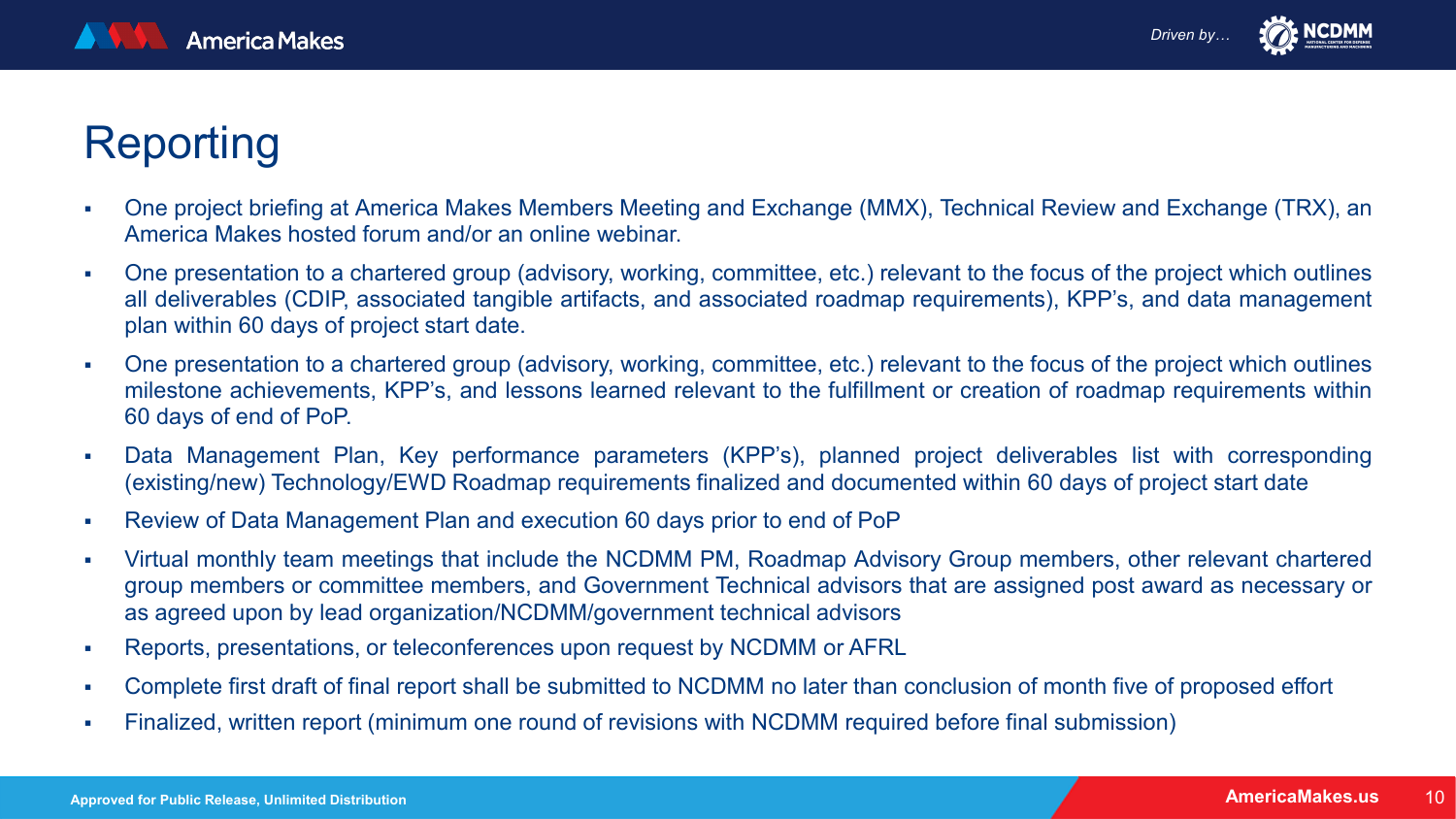

# Evaluation Criteria

- **Executive Summary (**Executive summary is not scored but will be considered as part of the overall value proposition of the proposal.**)**
- **Technical Approach (30%)**
- **Project Delivery and Management Approach (70%)**
- **Cost** (Cost and cost share are not scored but will be considered as part of the overall value proposition of the proposal.)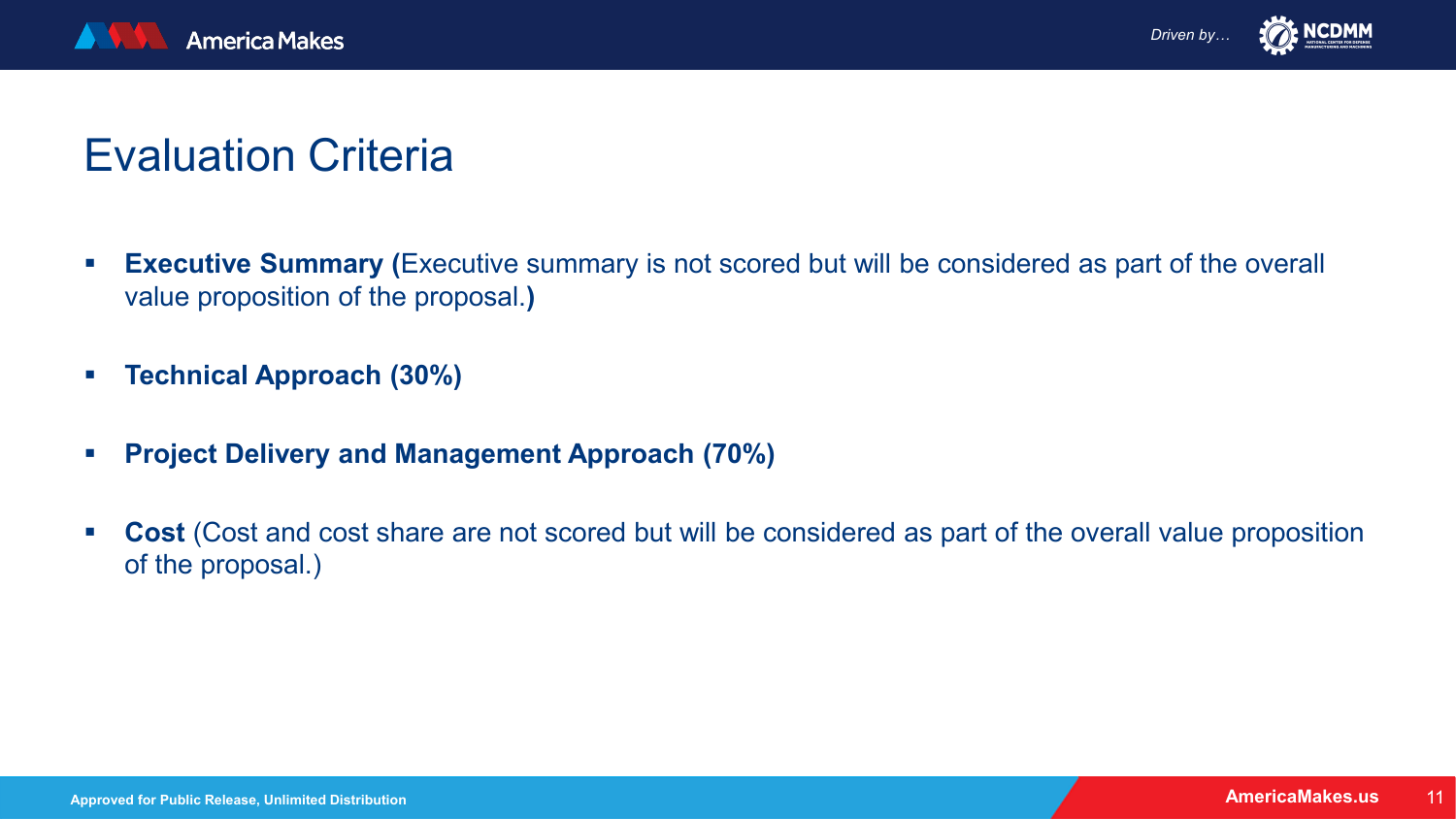



- Fundamental components of a project
	- Idea
	- Approach
	- Goals -How do we know we are successful?
	- What information will prove this and how is it done in a manner everyone can follow and accept
	- How will we share this great news?

#### **ALL OF THIS IS VITAL TO OUR IMPACT**



*Driven by…*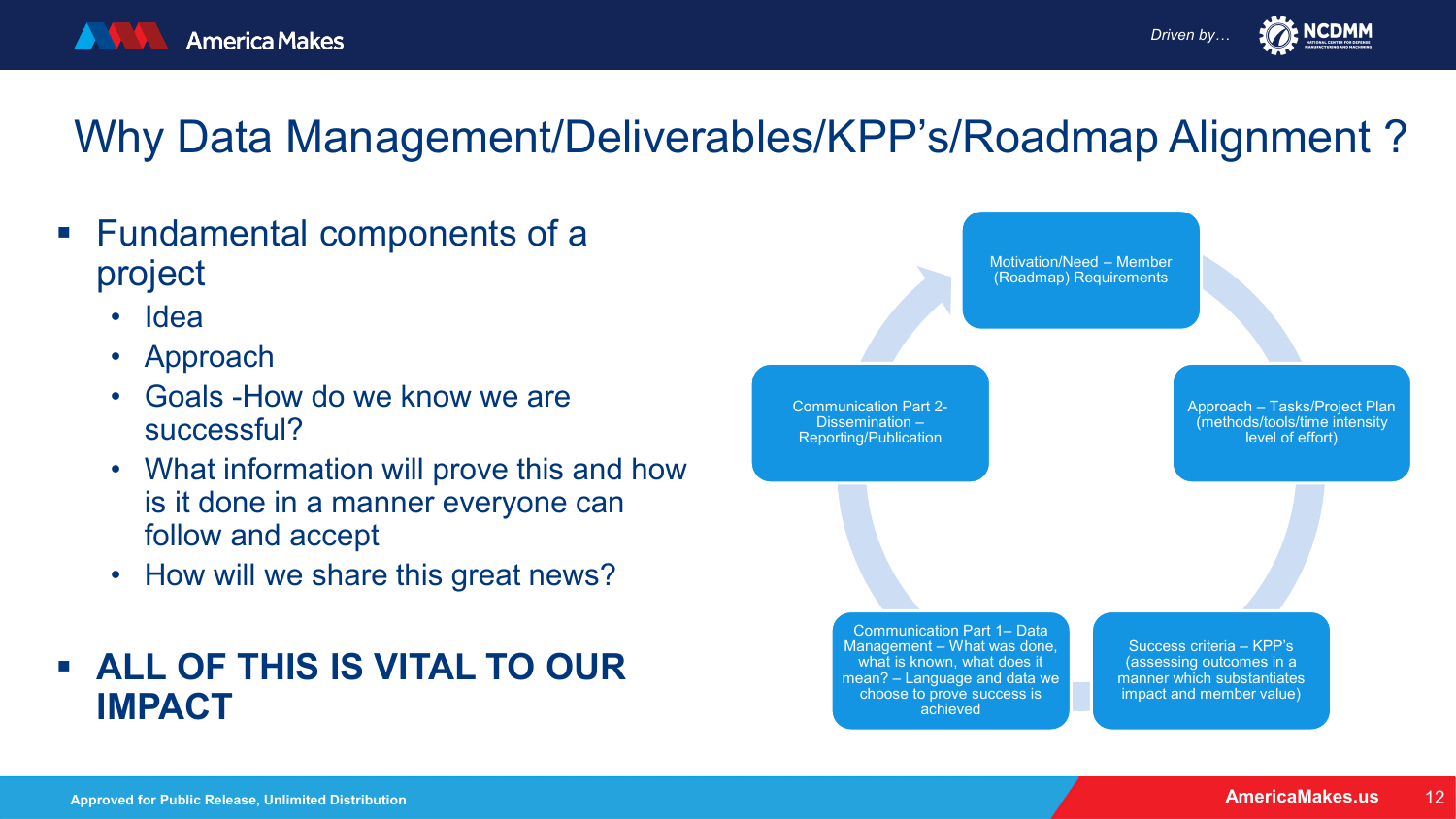# **Overview**

#### *The three core activities of the Institute are:*

- **Develop Additive Manufacturing Technology:**  Projects, Innovation, Technology Transfer, Implementation
- **Accelerate Human Capital Development:**  Workforce, Education, Training, Outreach
- **Maintain Collaborative Ecosystem:**  Government, Membership, Community

#### *These focus areas are enabled by:*

- **Operations:** Run by a not-for-profit organization with a lean and collaborative structure
- **Technology:** A dynamic advanced manufacturing technology including the core AM technologies as well as supporting technologies like the digital thread, standards, etc.
- **Communications:** Spreading the word to government, members, stakeholders, community

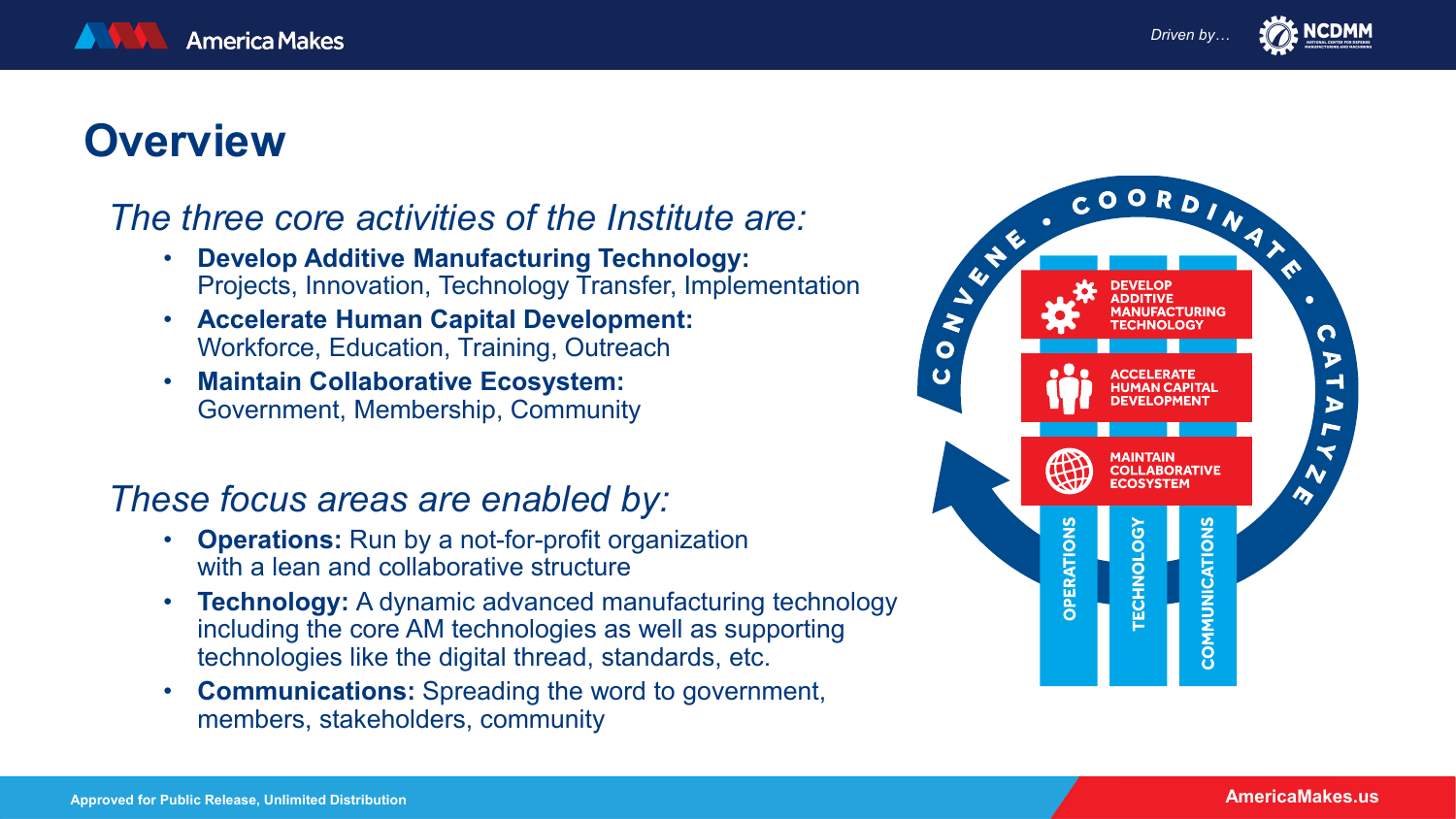# Working Group Participation **(ENGAGEMENT)**

- **THIS EXISTING MECHANISM IS AN EFFECTIVE MEANS OF ENGAGEMENT FOR EVERY MEMBER**
- **Under utilized communication and collaboration pathway**
- **Purpose** 
	- Support execution of roadmap efforts and enrich Institute goal of capturing needs and voice of industry
	- No effort executed by the Institute is done without a purpose
	- Participation is an opportunity
		- Address fundamental components of any project (data management, KPP's, and roadmap requirement alignment)
		- Gather SME feedback and drive consensus on arriving at solutions which all members agree is valuable, meaningful, and meets the minimum expectations of the AM industry
	- **DEFINING IMPACT IS EVERYONE'S RESPONSIBILITY**
	- **WE MUST CLOSE THE LOOP!**
- Goal
	- Coordination/Collaboration
- **Execution** 
	- Presentations, bi-weekly discussions
	- Discussion of project elements CDIP, KPP's, Data Management, Requirement Alignment/Generation
	- Peer review/consultation